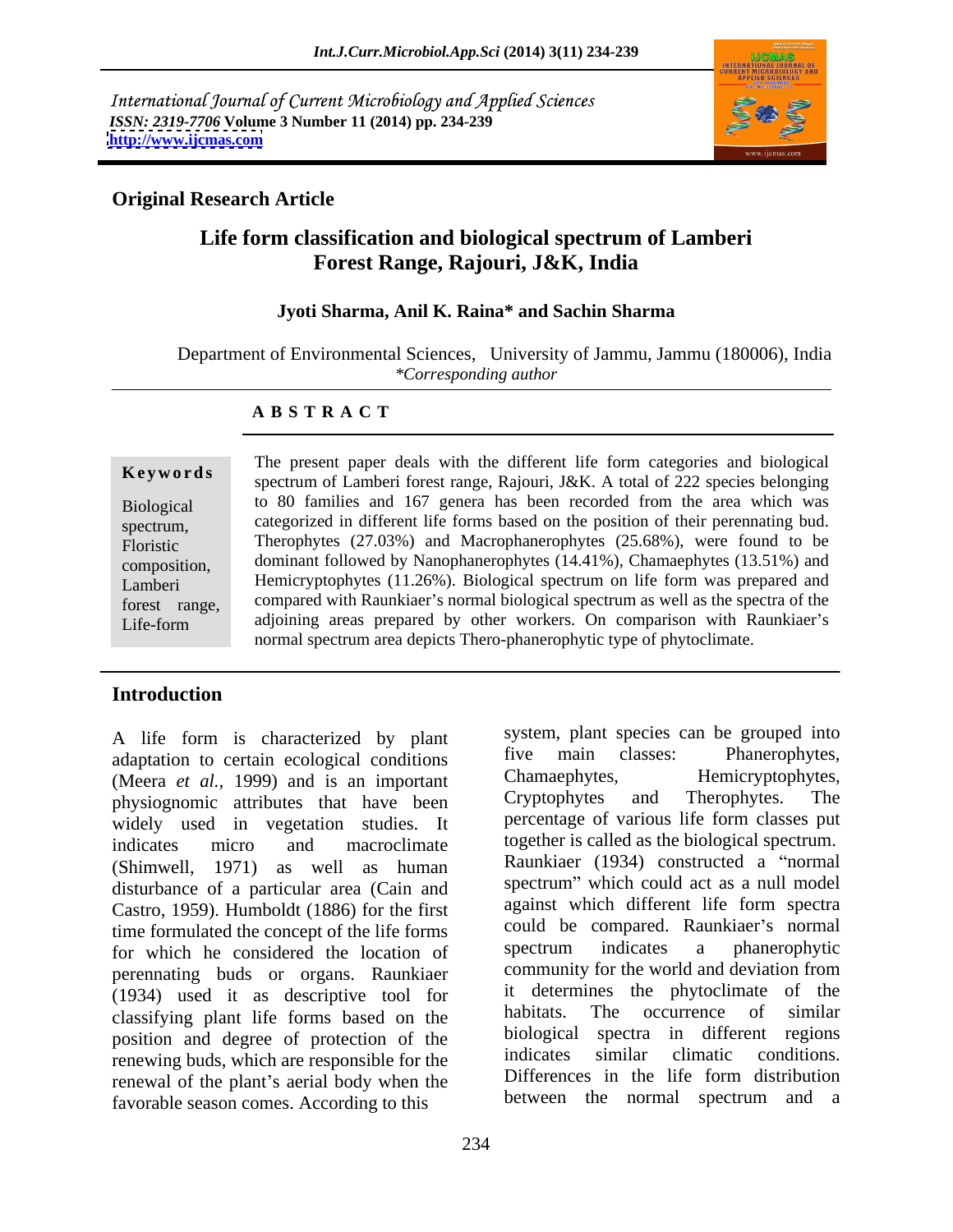life form characterizes the phytoclimate or

When working with a species list, every *et al.,* 2007).Generally a complete list of whole environment, it is important to study Macrophanerophytes (MM), regions of J&K have been worked out by different researchers Sapru (1975), Kaul and Sarin (1976), Kapur (1982), Dhar and Koul The percentage life form was calculated as (1986), Kumar (1987), Singh and Kachroo (1976), Kumar (1997), Kour (2001) Singh and Rawat (2000), Kesar (2002), Sharma (2003), Jhangir (2004), Dutt (2005) and Rai (2007). However the work on this aspect in the study area i.e. Forest Range Lamberi (Latitude  $33^0$  06' to  $33^0$  13' North and study area and was compared with the Longitude  $74^{\circ}$  08' to  $74^{\circ}$  18' East) located in **Raunkiaer** (1934) normal biological inner Shiwalik region in Forest Division Nowshera has not been carried out so far. The present work has been carried out to<br>the the concentration of different life forms **Results and Discussion** study the assemblage of different life forms using floristic spectrum and to prepare the biological spectrum to infer the existing phytoclimate. 900 m a.s.l. to 1200m a.s.l., represent

The present study has been carried out in Lamberi forest range (Latitude  $33^{0}$  06' to  $33^{0}$ 13<sup>'</sup> North and Longitude 74<sup>0</sup> 08' to 74<sup>0</sup> 18' East) which is a part of Nowshera forest division in Rajouri district of J&K. This forest range covers an altitudinal range of 600 m 1200 m a.s.l. and experiences great extreme of temperature with June recorded

biological spectrum would point out which as hottest and January coldest month with the vegetation under study.  $\qquad \qquad \text{temperature of } 37.4^{\circ} \text{ C to } 7.42^{\circ} \text{ C. Average}$ species has the same weightage in the Extensive field survey was conducted in the biological spectrum. This is called a floristic study area from June, 2011 to May 2012, in biological spectrum (Raunkiaer, 1934; Costa order to record the floristic composition and plants called floristic composition and their perennating buds of plants species). All life-forms define the appearance of plant species were assigned a suitable life form community. Since structure and rate of according to Raunkiaer (1934) life form composition are sensitive indicators of classification such as Therophytes (TH), the floristic composition and life-forms of Nanophanerophytes (N), Chamaephytes different plants to find phytoclimate of the (CH), Hemicryptophytes (H), Lianas (L), area. The biological spectra of different Geophytes (G), Hydrophyte (HH) and average maximum and minimum  $\rm ^{0}$  C to 7.42 $\rm ^{0}$  C. Average  $^{0}$  C. Average rainfall of area is 500 mm. Most of the rainfall occurs during monsoon season. life form (on the basis of nature of Macrophanerophytes (MM), Epiphyte (E).

follows **the contract of the contract of the contract of the contract of the contract of the contract of the contract of the contract of the contract of the contract of the contract of the contract of the contract of the c** 

| nber of species in any life form  |  |  |
|-----------------------------------|--|--|
| % Life Form<br>100                |  |  |
| mber of species of all life forms |  |  |

 $\frac{0}{13}$  North and  $\frac{13}{13}$  North and  $\frac{13}{13}$  North and  $\frac{13}{13}$  are  $\frac{13}{13}$  and  $\frac{13}{13}$  are  $\frac{13}{13}$  are  $\frac{13}{13}$  are  $\frac{13}{13}$  are  $\frac{13}{13}$  are  $\frac{13}{13}$  are  $\frac{13}{13}$  are  $\frac{13}{13}$  <sup>0</sup> 18' East) located in **Raunkiaer** (1934) normal biological Biological spectrum was prepared for the study area and was compared with the Raunkiaer (1934) normal biological spectrum as well as the spectra of the adjoining areas prepared by other workers.

# **Results and Discussion**

**Materials and Methods** where the angiosperm dominated subtropical  $^{0}$  06' to 33<sup>0</sup> altitudinal belt is dominated by broad leaved  $^{0}$  08' to 74 $^{0}$  18' trees with moderate scattered patches of The forests of the study area, extending from subtropical vegetation and a transition zone forests are replaced by the gymnosperm dominated chirpine forests. The lower shrubs while on moderate elevations, broad leaved trees are found to be mixed with shrubs and few chirpine communities. The higher elevations of the forest are dominated by *Pinus roxburghii* with few broadleaved species constituting second storey and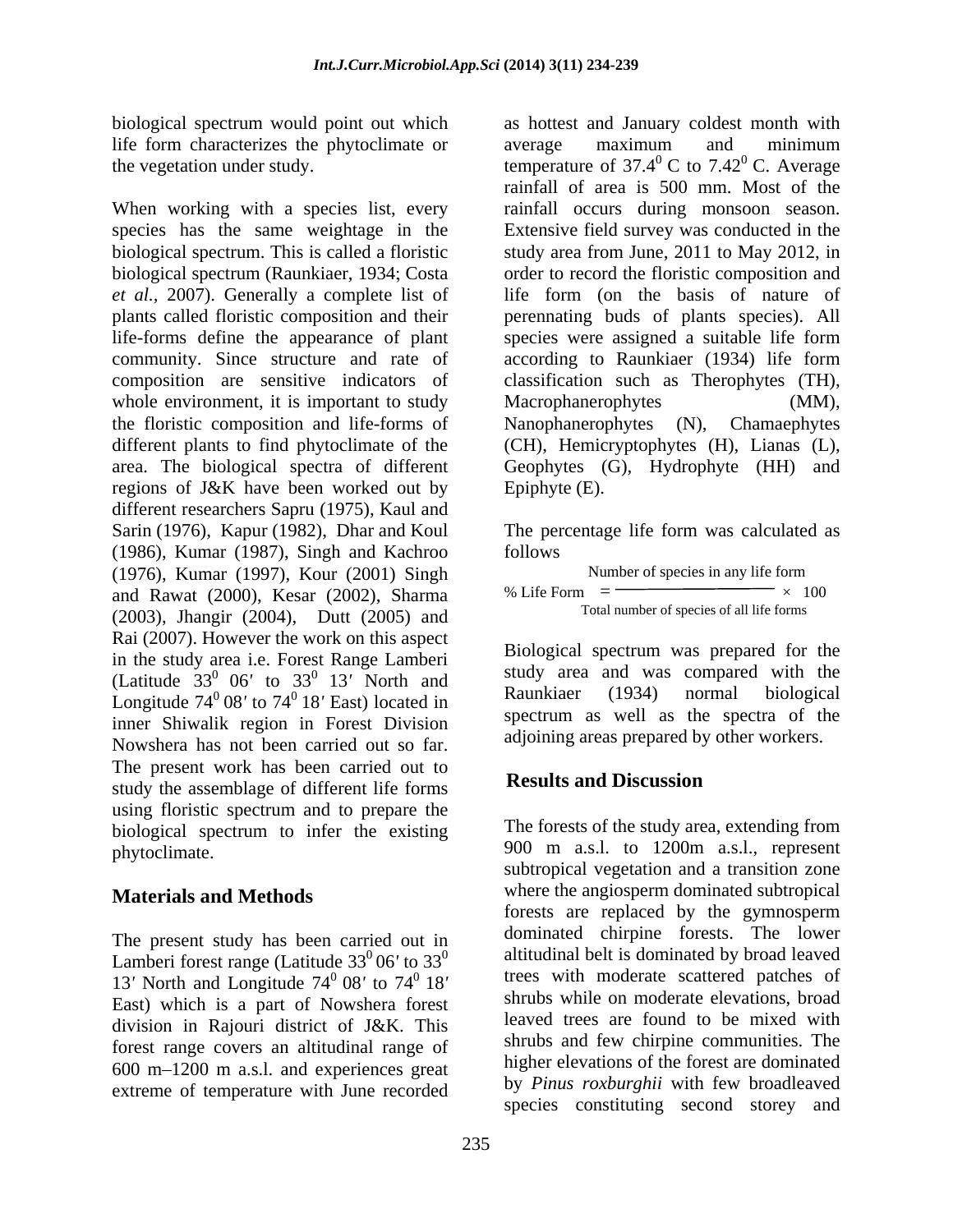Champion and Seth (1968) the forests of the shows "Thero-phanerophytic" phytoclimate. study area have been represented by two The comparison of the biological spectrum

*modesta*, *Mallotus phillipines, Dalbergia*  during monsoon season, is represented by *Cannabis sativa, Centella asiatica, Cassia* been represented by *Gloriosa superba, Ipomoea eriocarpa, Ipomoea muricata,*

Total number of species (222) recorded from on the Raunkiaer's system of classification. varied amount of disturbances and been depicted in Table 1. The phyto-<br>these areas. Among these areas, the variation from the normal biological that of Jammu (Sharma, 2003) and spectrum of Raunkiaer (1934) (Fig. 1). Mahamaya catchment (Sudan, 2007).<br>Perusal of the table revealed Therophytes Present study of forest range revealed that Nanophanerophytes (14.41%). Thus, the therophytes and phanerophytes as compared

shrubs. As per the classification of biological spectrum of the research area types viz., broad leaved deciduous forests of the study area with Raunkiaer's normal and Himalayan subtropical pine forests. biological spectrum is presented in Table 2. Dominant tree species present in the study (27.03%) occurring in the area is the area comprised of *Pinus roxburghii, Acacia*  characteristic of subtropics and often related *sissoo, Lannea coromandelica, Flacourtica al.,* 2007). The predominance of therophytes *indica, Zizyphus mauritiana, Melia* is attributed to various factors like prevalent *azedarach, Toona ciliata, Cassia fistula* and microclimate of the region coupled with *Grewia optiva*. The understorey is prominently represented by *Carrisa opaca,* looping, felling, deforestation, introduction *Justica adhatoda, Zizyphus numularia,* of annual weeds, etc., as has also been *Gymnosporia royleana, Dodonaea viscosa,* advocated by other workers (Sharma, 2003; *Woodfordia fructicosa, Mimosa rubicaulis,* Sher and Khan, 2007; Khan *et al.,* 2011). *Solanum erianthum, Calotropis procera*, Therophtes are followed by phanerophytes *Ricinus communis, Lantana camara,* in order of dominance as the area falls in *Ipomoea carnea*, etc. The herbaceous layer, Shiwaliks which provides favourable structurally and numerically most prominent edaphic and climatic conditions for the shows "Thero-phanerophytic" phytoclimate.<br>The comparison of the biological spectrum The higher percentage of therophyte to soil conditions and climate (Subramani *et*  anthropogenic activities like grazing, Shiwaliks which provides favourable edaphic and climatic conditions for the growth of over-storey.

*tora, Euphorbia hirta, Tridex procumbens,* Climatically, the study area in general is *Cyanodon dactylon, Malvestrum* warm and dry during summer and warm and *coromandelianum, Parthenium*  moist during rainy season, thus confirming hysterophorus, etc. while climbers have the preponderance of therophytes (plants of *Ipomoea purpurea, Bouginvillea spp,* comparison of life forms of study area with *Cuscuta reflexa, Perugularia extensa,* adjoining areas having similar climatic *Hedera napalensis* and *Vicia sativa.* conditions in Northwestern Himalayas is study area (Sharma *et al.,* 2014) has been type of phytoclimate despite being similar to classified in different life form classes based one another. This may be because of the Number of species of different life form has latitudinal and longitudinal difference in spectrum of the present study shows phytoclimate of the study area resembles to warm and dry climate) and phanerophytes (of warm and moist climate). The represented in Table 3. Perusal of the table reveals that these regions show different varied amount of disturbances and these areas. Among these areas, that of Jammu (Sharma,  $2003$ ) Mahamaya catchment (Sudan, 2007).

(27.03%) to be the largest class followed by the vegetation is predominantly sub-tropical Macrophanerophytes (25.68%) and type having a higher percentage of Present study of forest range revealed that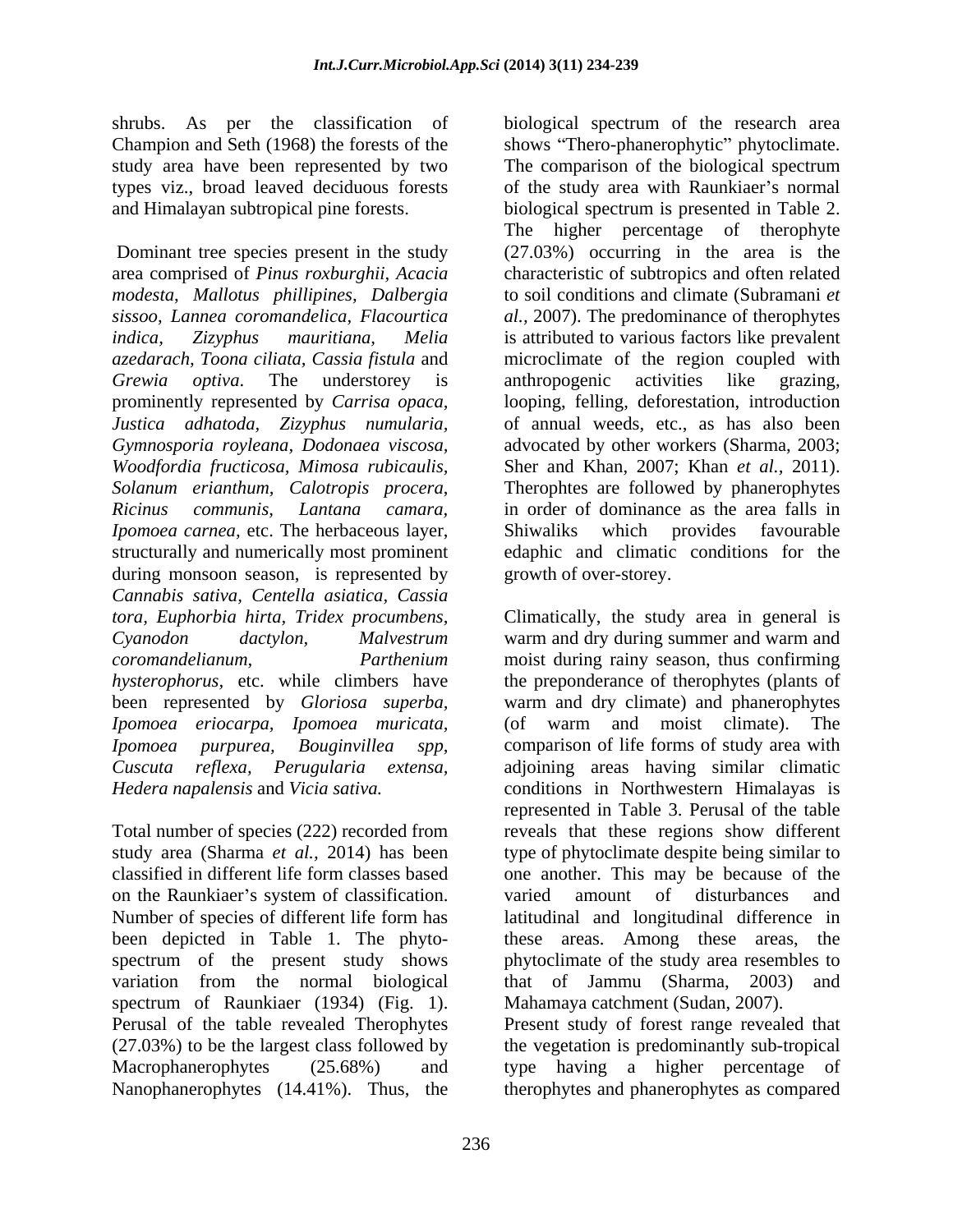described as the ro-phanerophytic lived annuals. phytoclimate. This indicates influence of

to normal biological spectrum. On the basis anthropogenic activities (overgrazing and of this study the phytoclimate of the area, as developmental activities) in the forest range per Raunkiaer's terminology, has been which favors the chances of growth of short

| <b>as</b> | thero-phanerophytic                | lived annuals.                                                                       |
|-----------|------------------------------------|--------------------------------------------------------------------------------------|
|           | imate. This indicates influence of |                                                                                      |
|           |                                    |                                                                                      |
|           |                                    | <b>Table.1</b> Total number of species and percentage of different life form classes |

| Life form classes         | <b>No. of Species</b> | Percentage $(\% )$ |
|---------------------------|-----------------------|--------------------|
| Therophytes (TH)          | 60                    | 27.03              |
| Macrophanerophytes (M)    | 57                    | 25.68              |
| Nanophanerophytes(N)      | 32                    | 14.41              |
| Chamaephytes(CH)          | 30                    | 13.51              |
| Hemicryptophytes(H)       | 25                    | 11.26              |
| $\mid$ Lianas/Climbers(L) |                       | 4.05               |
| Geophytes(G)              |                       | 2.25               |
| Hydrophytes(HH)           |                       | .35                |
| Epiphytes(E)              |                       | 0.45               |
| <b>Total</b>              | 222                   | <b>100</b>         |

**Table.2** Comparison of biological spectrum of study area with Raunkiaer's (1934)<br>Normal Biological Spectrum Normal Biological Spectrum

| Life form                                                                                                       |  |  |  | $HH$ E |  |
|-----------------------------------------------------------------------------------------------------------------|--|--|--|--------|--|
| <b>Life form</b> TH M N CH H L G HH E<br>Percentage life form 27.03 25.68 14.41 13.51 11.26 4.05 2.25 1.35 0.45 |  |  |  |        |  |
| (present study)                                                                                                 |  |  |  |        |  |
| Percentage life form 13.0                                                                                       |  |  |  |        |  |
| in normal spectrum                                                                                              |  |  |  |        |  |
| Percentage Deviation   +14.03   -2.32   -0.59   +4.51   -14.74   +4.05   -1.75   -0.65   -2.55                  |  |  |  |        |  |

**Table.3** Comparison of life forms of study area with adjoining areas having similar climatic conditions in Northwestern Himalayas

| Life form           |                                                                                 |       |                       |                                                                                                                                  |  | ' HH |                     |
|---------------------|---------------------------------------------------------------------------------|-------|-----------------------|----------------------------------------------------------------------------------------------------------------------------------|--|------|---------------------|
| Study Area   Author |                                                                                 | 27.03 | 25.68   14.14   13.51 | $11.26$ 4.05 2.25                                                                                                                |  |      | $1.35 \,   \, 0.45$ |
| Kalakote            | Singh, 2002                                                                     | 30.89 |                       | $\vert$ 16.57 $\vert$ 12.35 $\vert$ 16.85 $\vert$ 12.64 $\vert$ 5.61 $\vert$ 3.65 $\vert$ 1.40 $\vert$                           |  |      |                     |
| Range               |                                                                                 |       |                       |                                                                                                                                  |  |      |                     |
| District            | Sharma, 2003   35.45   16.70   11.64   13.93   9.11   8.87   2.02   1.78   0.50 |       |                       |                                                                                                                                  |  |      |                     |
| Jammu               |                                                                                 |       |                       |                                                                                                                                  |  |      |                     |
| Mahamaya            | Sudan, 2007                                                                     |       |                       | $\vert$ 38.45 $\vert$ 19.50 $\vert$ 10.99 $\vert$ 13.82 $\vert$ 7.44 $\vert$ 7.08 $\vert$ 1.06 $\vert$ 1.06 $\vert$ 0.70 $\vert$ |  |      |                     |
| Catchment           |                                                                                 |       |                       |                                                                                                                                  |  |      |                     |
| Kishtwar            | Raina and                                                                       | 33.85 |                       | $11.72$ $10.94$ $14.32$ $18.75$ $3.91$ $4.95$ $1.04$ $0.52$                                                                      |  |      |                     |
|                     | <b>Kumar</b> 2011                                                               |       |                       |                                                                                                                                  |  |      |                     |

TH= Therophytes; M= Macrophanerophytes; N= Nanophanerophytes; CH= Chamaephytes; H= Hemicryptophytes; L= Lianas; G= Geophytes; HH= Hydrophytes; E= Epiphytes.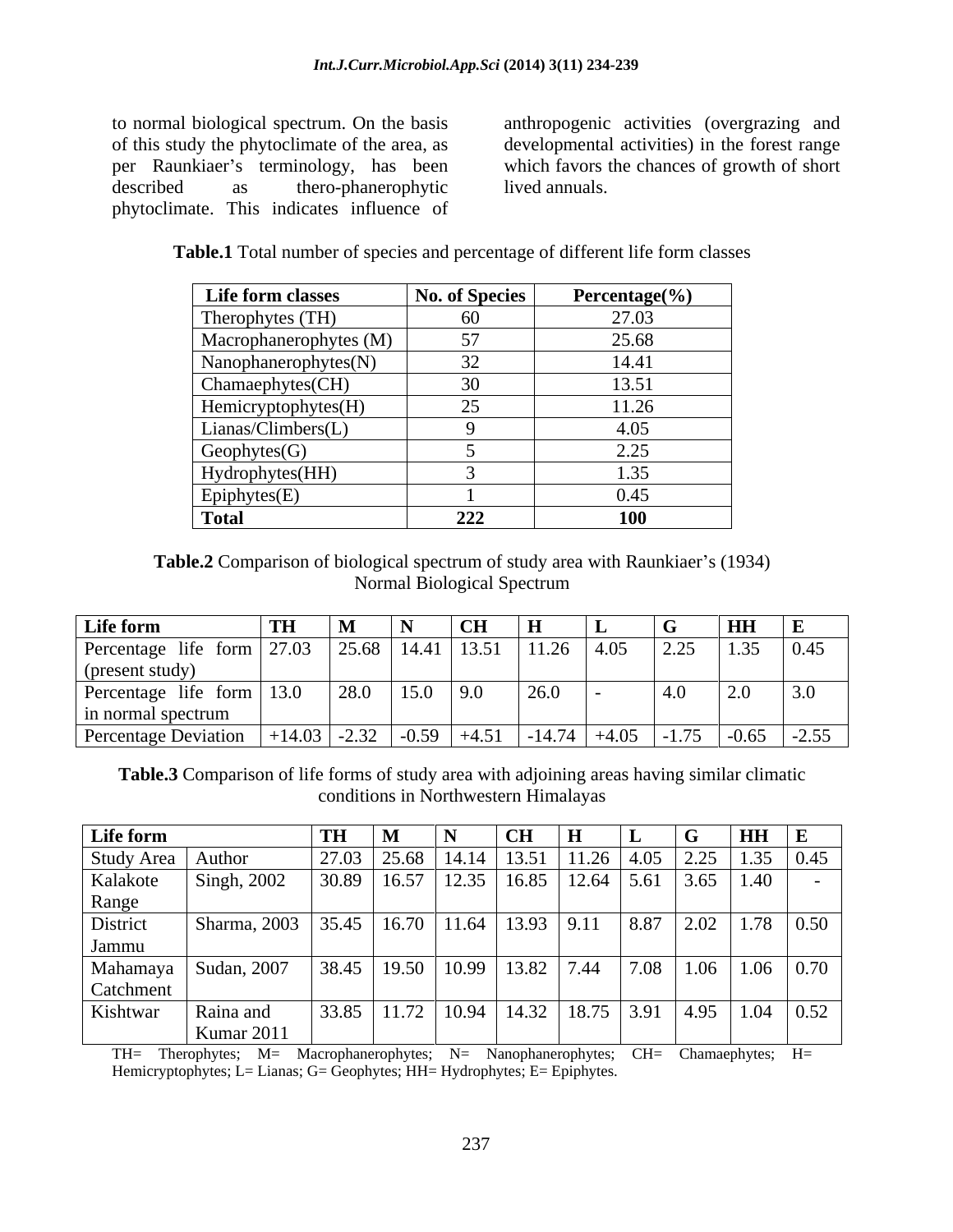

**Figure.1** (a) Biological spectrum of study area, (b) Raunkier's Normal Biological Spectrum

- Cain, S.A., Castro, G.M.D. 1959. Manual of vegetation analysis. Harper and Brothers, New York.
- Champion, H.G., Seth, S.K. 1968. A
- 
- spectrum of an alpine-subalpine flora
- Dutt, H. 2005. Ecological studies and
- Humboldt, A. 1886. Ideen zu einer Tubingeon. China, 5(1): 106–121.
- **References** M. 2004. Phytodiversity Jhangir, M. 2004. Phytodiversity Characterization of district Kathua using remote sensing and G.I.S. Ph.D. Thesis. University of Jammu, Jammu, J&K, India.
- revised survey of the forest types of studies in Trikuta Hills with Special India. Department of Forest, Govt. of to the distribution pattern of India Publication. The economic plant products. Ph.D. Costa, R.C., Soares, A.F., LimaVerde, L.W. 2007. Flora and life form spectrum in Jammu, J&K, India. S.K. 1982. Phytosociological to the distribution pattern of Thesis. University of Jammu, Jammu, J&K, India.
- an area of deciduous thorn woodland Kaul, V., Sarin, Y.K. 1976. Life form (caatinga) in northeastern, Brazil. *J. Arid Environ., 68: 237–247.* **Spectrum** of flora of Bhaderwah. Dhar, U., Koul, A. 1986. Life form *Trop. Ecol.*, 17(2): 132–138. Kaul, V., Sarin, Y.K. 1976. Life form classification and biological spectrum of flora of Bhaderwah. *Trop. Ecol.*, 17(2): 132–138.
	- classification and biological Kesar, R.K. 2002. Phytosociological and of Kashmir Himalayas. The British forests and their management. Ph.D. Council, New Delhi. Pp. 3–20. Thesis. University of Jammu, community studies of Patnitop Thesis. University of Jammu, Jammu, J&K, India.
	- conservation of medicinal plants of Khan, N., Ahmed, M., Syed, S.S., Wahab, Neeru watershed, J&K. Ph.D Thesis. M., Siddiqui, M. F. 2011. Structure, University of Jammu, Jammu, J&K, diversity, and regeneration potential India. of *Monotheca buxifolia* (Falc.) A. Physiognomik der Gewechra. District, Pakistan*. Front. Agric.* DC. dominated forests of Lower Dir *China*, 5(1): 106–121.